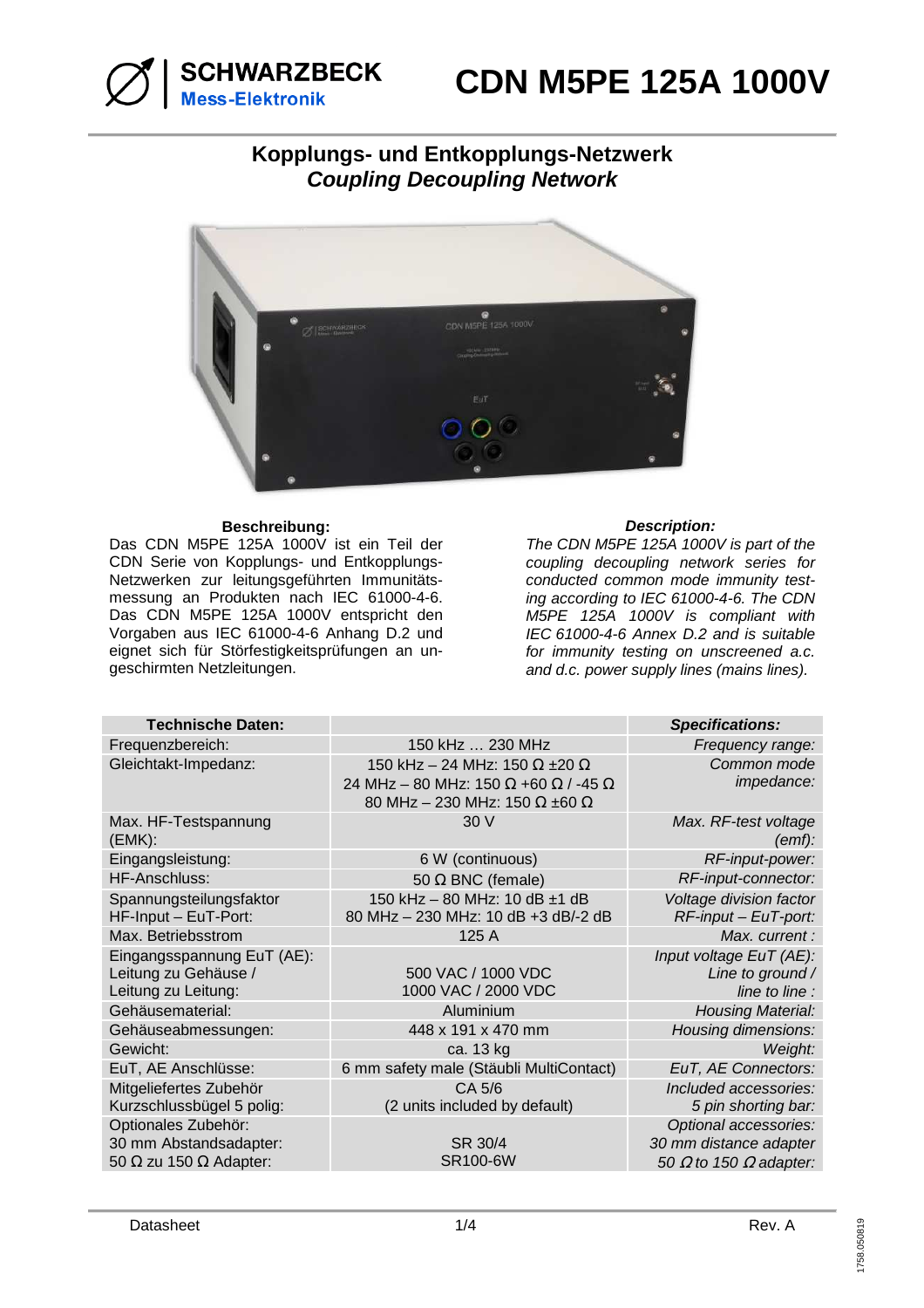

**CDN M5PE 125A 1000V**

Das CDN M5PE 125A 1000V ist für Messungen an netzbetriebenen Geräten bis 125 A Stromaufnahme vorgesehen. Der Frequenzbereich umfasst 150 kHz bis 230 MHz. Im Bild 5 ist das Prinzipschaltbild gezeigt.

Alle CDN's erfüllen die Anforderungen der Norm IEC 61000-4-6 und werden mit individuellen Prüfprotokollen für die Gleichtaktimpedanz und das Spannungsteilungsmaß ausgeliefert.

Zur Überprüfung oder Kalibrierung des Messaufbaus sind diverse optional erhältliche Zubehörteile verfügbar.

## **Wichtiger Hinweis.**

**Die Kurzschlussbügel dürfen niemals verwendet werden, wenn das CDN mit dem Stromversorgungsnetz verbunden ist!** 

Parallel zu den AE-seitigen Kondensatoren sind jeweils 2 MΩ Entladewiderstände enthalten.

Prinzipiell sind gegenüberliegende Anschlüsse miteinander verbunden, verwenden die gleiche Buchsenfarbe und können für beliebige Phasen verwendet werden. Eine Ausnahme bildet der PE-Anschluss. Er besitzt immer eine grün/gelb gefärbte Buchse welche auf der AE-Seite leitend mit dem Gehäuse verbunden ist.

Die Erdung zum Messaufbau erfolgt über die leitende Grundplatte des CDN. Zusätzlich ist auf der AE-Seite eine kombinierte Schraubklemme und 4mm Bananenbuchse vorgesehen.

Zur Erhöhung der Betriebssicherheit sind die netzspannungsführenden Anschlüsse als Sicherheitsbuchsen ausgeführt. Hierfür kommt das 6mm-Stecksystem "Powerline" von Stäubli/Multicontact zum Einsatz. Diese Steckverbinder können als Zubehör bezogen werden.

The CDN M5PE 125A 1000V is intended to inject common mode disturbance signals into power supply or mains lines (unscreened) in the frequency range from 150 kHz to 230 MHz. The circuitry is shown in Fig. 5.

All CDNs comply with the requirements of IEC 61000-4-6. Each CDN comes with individually measured data and a calibration certificate for the common mode impedance and the voltage division factor.

A variety of calibration adapters and other accessories are available as an option.

## **Important Note:**

**The optional shorting adapters must not be used if the CDN is connected to mains!** 

The capacitors at the AE-side are equipped with 2 MΩ discharging resistors.

Corresponding terminals are always located in opposite position and can be recognized by the terminal color. They can be used for any phase, except for PE! The PE-terminal with its yellow-green color is connected to the metal housing at the AE-side.

The connection to ground can be accomplished using the ground plane of the CDN. At the AE side there is a combined 4mm jack and screw terminal for additional grounding.

To improve the operational safety the mains voltage-carrying connections are carried out as security sockets using "Powerline" connectors by Stäubli/Multicontact. These connectors can be purchased op-

tionally.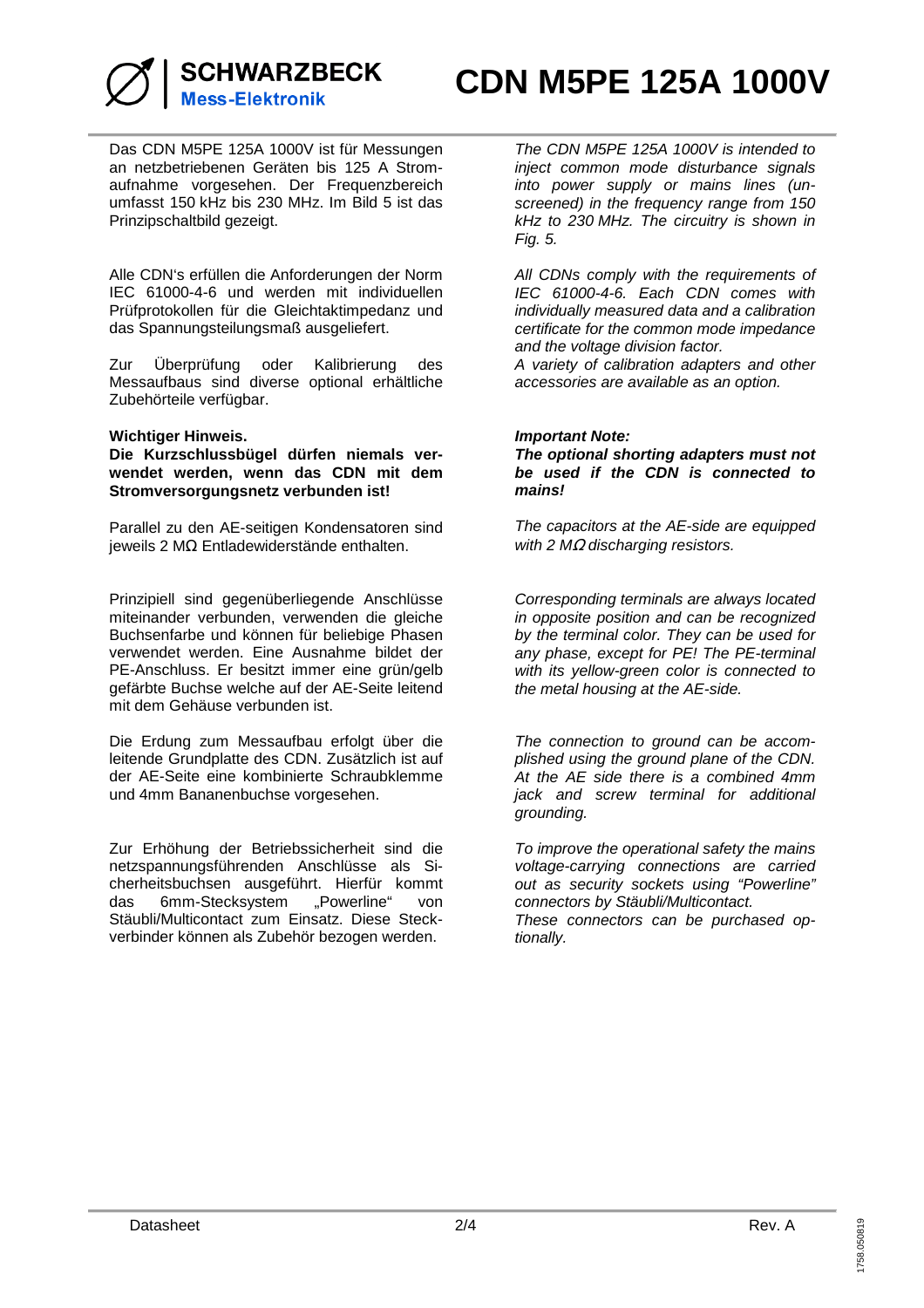

**SCHWARZBECK**<br>Mess-Elektronik

**Bild 1: typ. EuT Gleichtakt-Impedanz Fig. 1: typ. EuT common mode impedance**